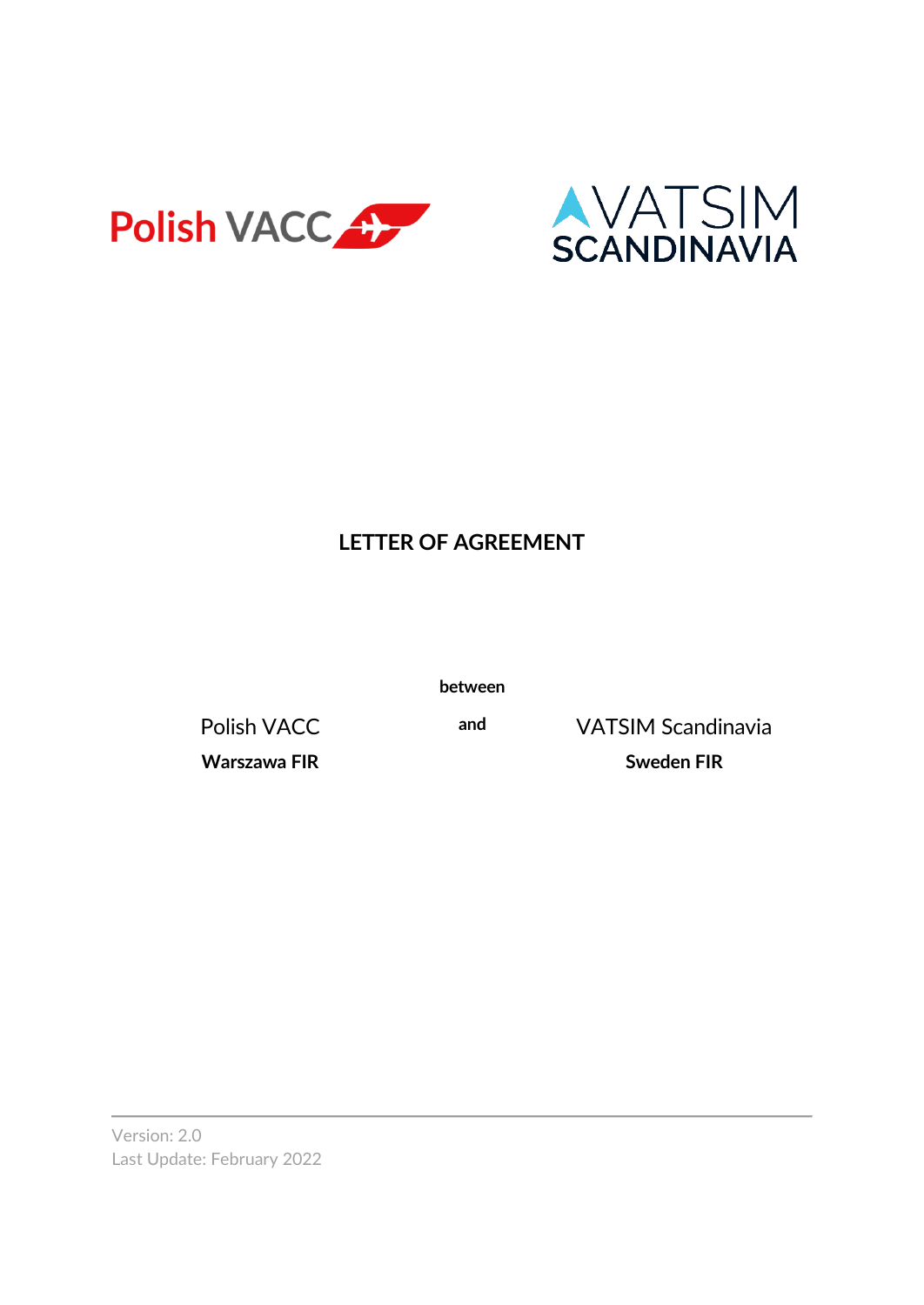### Content

| 1. |        |  |                                                                         |
|----|--------|--|-------------------------------------------------------------------------|
|    | 1.1.   |  |                                                                         |
|    | 1.2.   |  |                                                                         |
|    | 1.3.   |  |                                                                         |
| 2. |        |  |                                                                         |
|    | 2.1.   |  |                                                                         |
|    | 2.1.1. |  |                                                                         |
|    | 2.1.2. |  |                                                                         |
|    | 2.2.   |  |                                                                         |
|    | 2.2.1. |  |                                                                         |
|    | 2.2.2. |  |                                                                         |
|    | 2.2.3. |  |                                                                         |
| 3. |        |  |                                                                         |
|    | 3.1.   |  |                                                                         |
|    |        |  | 3.1.1. Delegation of ATS from FIR Warszawa (EPWW) to Malmö AoR (ESMM)12 |
|    | 3.2.   |  |                                                                         |
| 4. |        |  |                                                                         |
|    |        |  |                                                                         |
|    |        |  |                                                                         |
|    |        |  |                                                                         |
|    |        |  |                                                                         |
|    |        |  |                                                                         |
| 5. |        |  |                                                                         |
|    | 5.1.   |  |                                                                         |
|    |        |  |                                                                         |
|    |        |  |                                                                         |
|    |        |  |                                                                         |
|    |        |  |                                                                         |
|    |        |  |                                                                         |
|    |        |  |                                                                         |
|    |        |  |                                                                         |
|    |        |  |                                                                         |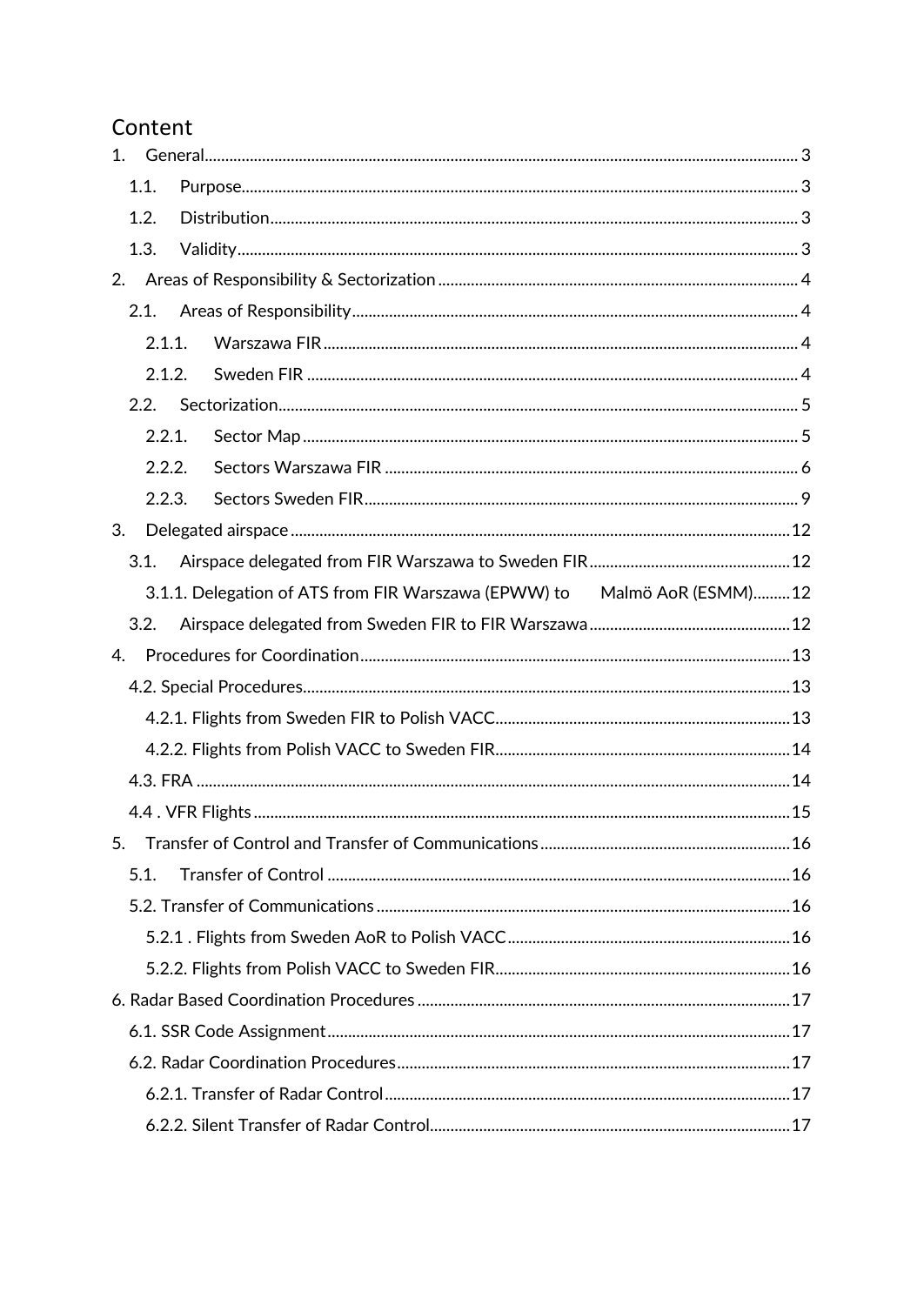# <span id="page-2-0"></span>1. General

### <span id="page-2-1"></span>1.1. Purpose

The purpose of this Letter of Agreement (LoA) is to define the coordination procedures to be applied between Polish VACC and Sweden FIR when providing ATS on the VATSIM network.

### <span id="page-2-2"></span>1.2. Distribution

All operationally significant information and procedures contained in this Letter of Agreement shall be distributed by the appropriate means to all concerned controllers.

### <span id="page-2-3"></span>1.3. Validity

This Letter of Agreement becomes effective 24 FEB 2022 and supersedes the Letter of Agreement between Polish VACC and Sweden FIR dated 28 MAR 2018.

Piotr Martin Loxbo Warszawa FIR, Director National Sweden FIR, Director Polish VACC **VATSIM Scandinavia**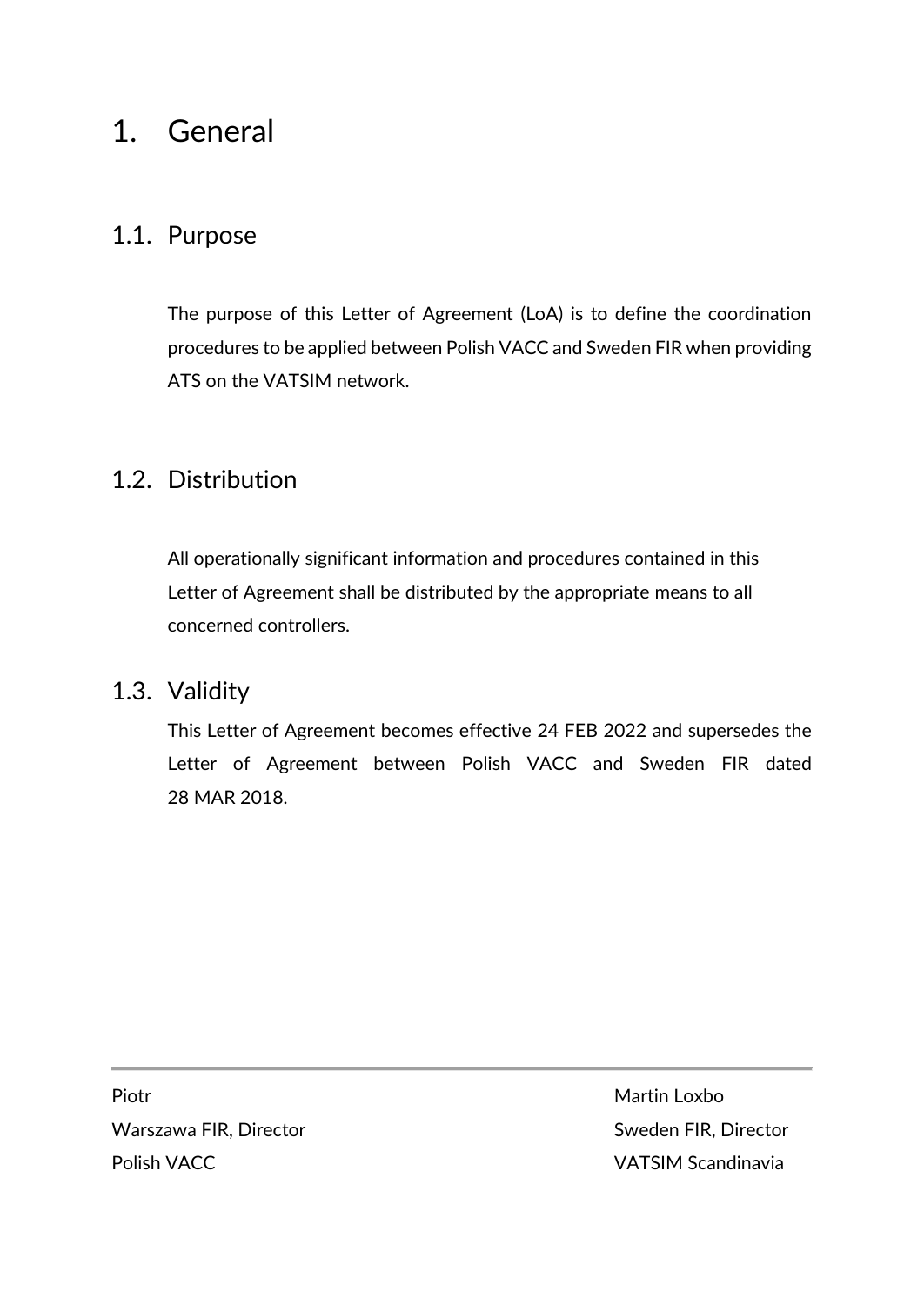# <span id="page-3-0"></span>2. Areas of Responsibility & Sectorization

# <span id="page-3-1"></span>2.1. Areas of Responsibility

### <span id="page-3-2"></span>2.1.1.Warszawa FIR

| Lateral limits:  | Warszawa FIR as described in AIP Poland |
|------------------|-----------------------------------------|
| Vertical limits: | GND – FL660                             |

### <span id="page-3-3"></span>2.1.2.Sweden FIR

| Lateral limits:  | Sweden FIR as described in AIP Sweden |
|------------------|---------------------------------------|
| Vertical limits: | -GND – UNI                            |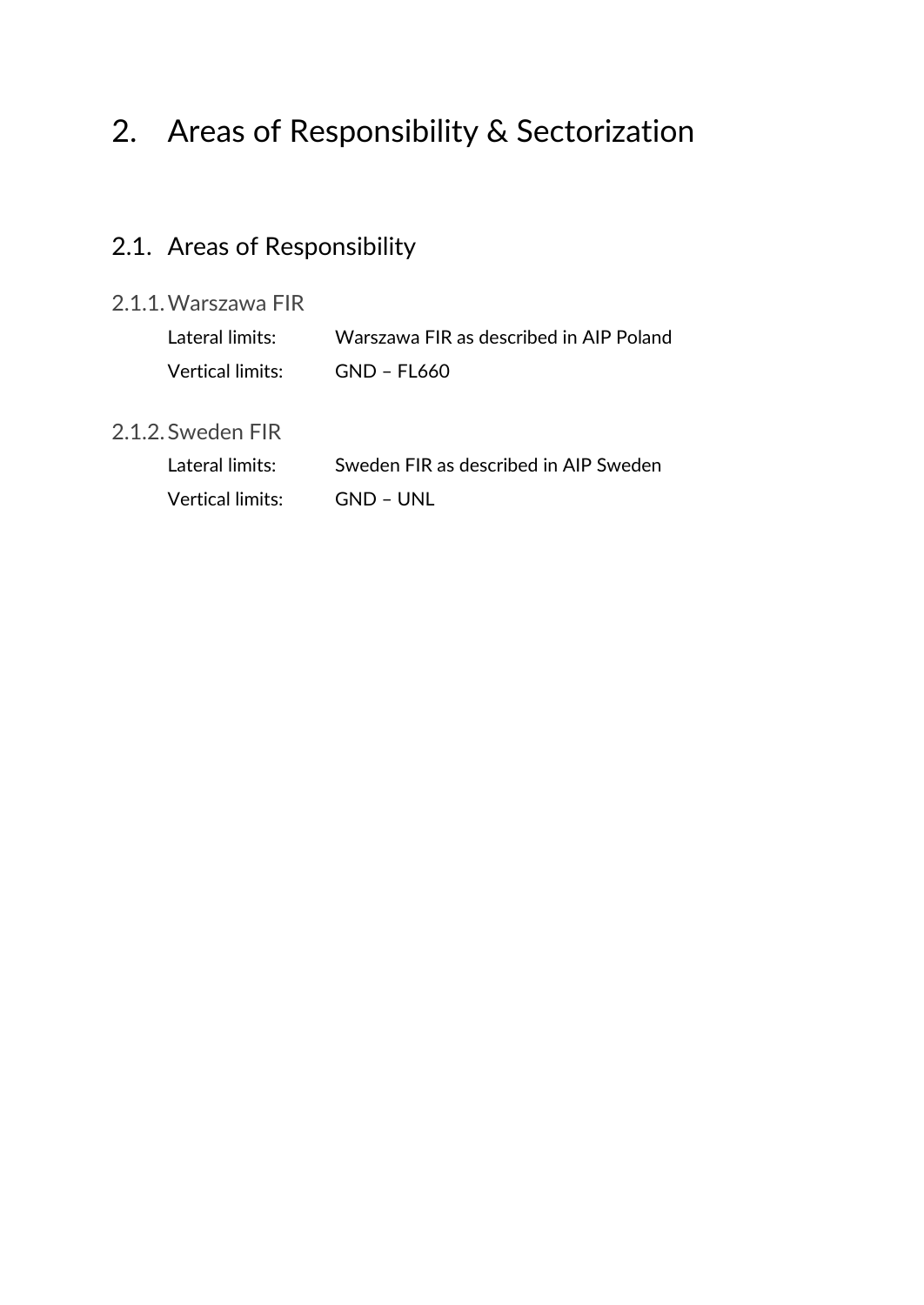## <span id="page-4-0"></span>2.2. Sectorization

## <span id="page-4-1"></span>2.2.1.Sector Map

- **Black:** Upper-Level Sector
- **Red:** Lower Level Sector
- **Green:** Approach/Departure Sector
- **Blue:** Tower Sector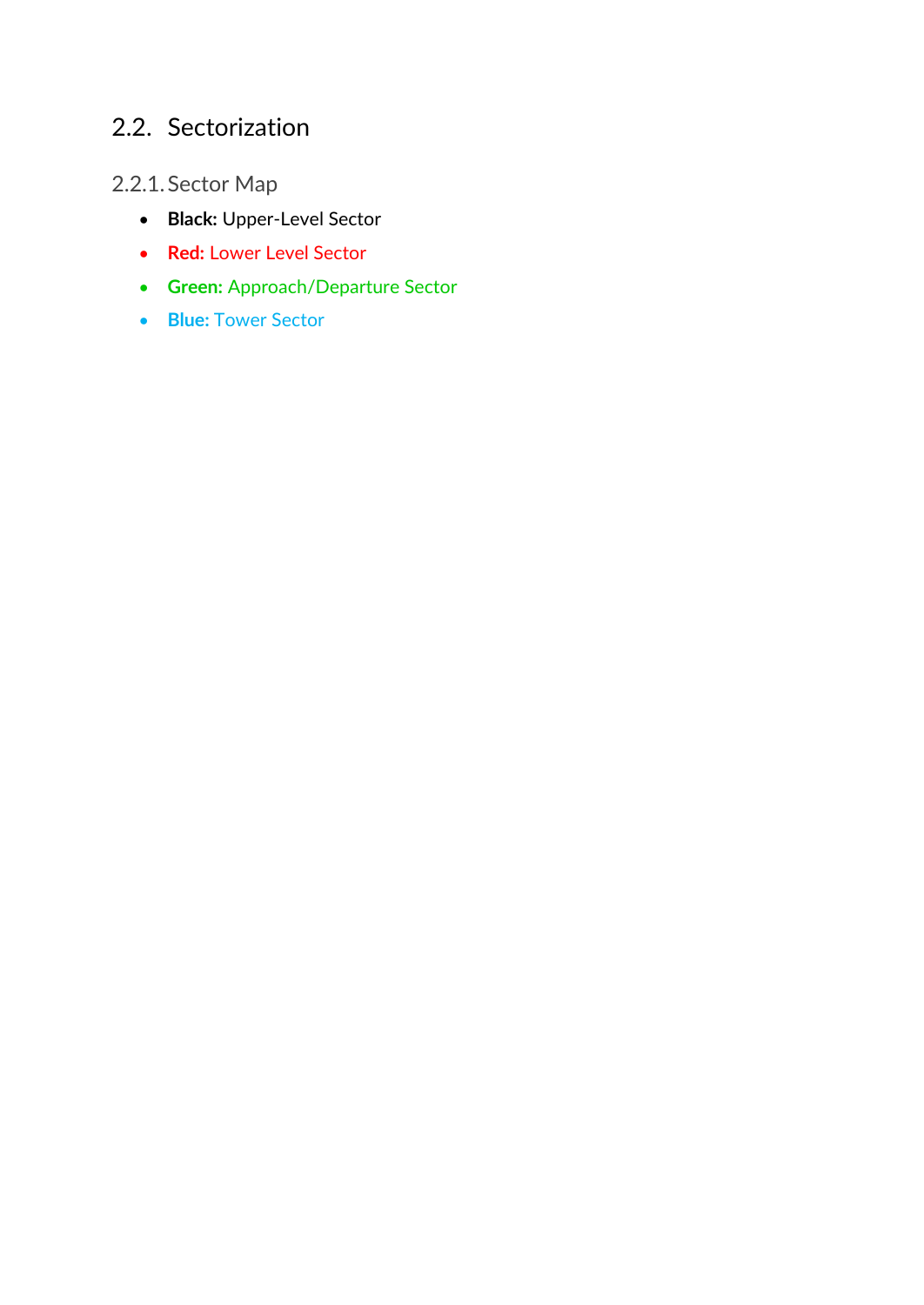#### <span id="page-5-0"></span>2.2.2.Sectors Warszawa FIR



#### Sector Gdańsk Approach (AGD):

|  | Lateral limits: | UTMA and TMA EPGD |
|--|-----------------|-------------------|
|--|-----------------|-------------------|

Vertical limits: GND - FL285

- 1. EPGD\_APP (Gdańsk Approach) 129.075
- 2. EPWW\_F\_CTR (Warszawa Radar) 123.625
- 3. EPWW\_G\_CTR (Warszawa Radar) 124.925
- 4. EPWW\_N\_CTR (Warszawa Radar) 127.450
- 
- 5. EPWW\_CTR (Warszawa Radar) 125.450
- 6. EPWW\_U\_CTR (Warszawa Radar) 130.625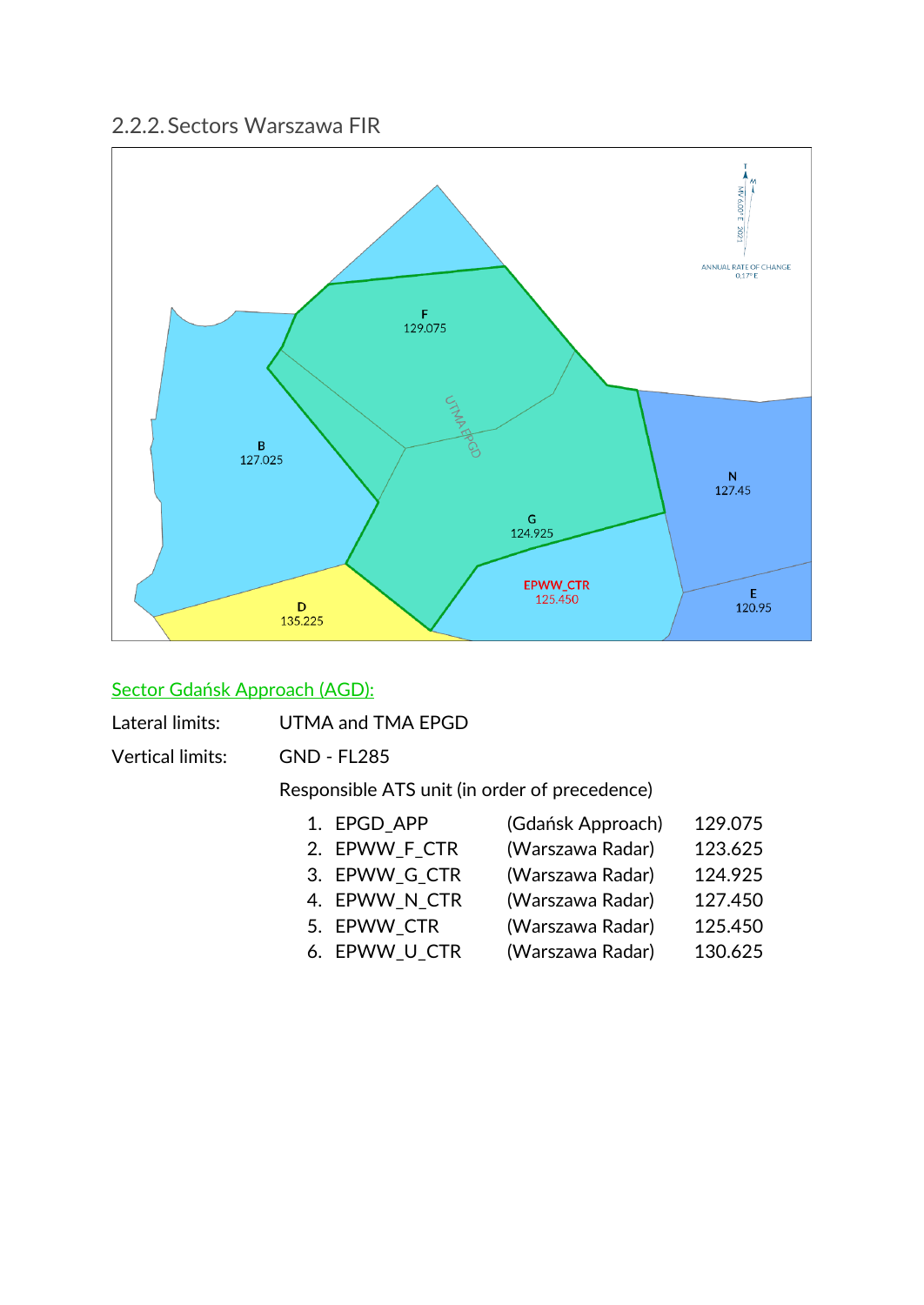#### Sector Warszawa B (BWW):

| Lateral limits:         |                                   | <b>ACC Warszawa sector B</b>                  |                                                    |         |
|-------------------------|-----------------------------------|-----------------------------------------------|----------------------------------------------------|---------|
| <b>Vertical limits:</b> | FL95 - FL365                      |                                               |                                                    |         |
|                         |                                   | Responsible ATS unit (in order of precedence) |                                                    |         |
|                         | 1. EPWW_B_CTR<br>(Warszawa Radar) |                                               |                                                    | 127.025 |
|                         |                                   | 2. EPWW_G_CTR                                 | (Warszawa Radar)                                   | 124.925 |
|                         |                                   | 3. EPWW N CTR                                 | (Warszawa Radar)                                   | 127.450 |
|                         |                                   | 4. EPWW CTR                                   | (Warszawa Radar)                                   | 125.450 |
|                         |                                   | 5. EPWW U CTR                                 | (Warszawa Radar)                                   | 130.625 |
|                         |                                   | 6. EURE FSS*                                  | (Eurocontrol East)                                 | 135.300 |
|                         |                                   |                                               | $^*$ - Eurocontrol covers sectors above FL245 only |         |

#### Sector Warszawa F (FWW):

Vertical limits: FL95 - FL365

Above AGD: FL285 - FL365

| 1. EPWW F CTR       | (Warszawa Radar) | 129.075 |
|---------------------|------------------|---------|
| 2. EPWW G CTR       | (Warszawa Radar) | 124.925 |
| 3. EPWW N CTR       | (Warszawa Radar) | 127.450 |
| 4. EPWW CTR         | (Warszawa Radar) | 125.450 |
| <b>BIANALII ATR</b> | $\mathbf{A}$     |         |

- 5. EPWW\_U\_CTR (Warszawa Radar) 130.625
- 6. EURE\_FSS\* (Eurocontrol East) 135.300
- \* Eurocontrol covers sectors above FL245 only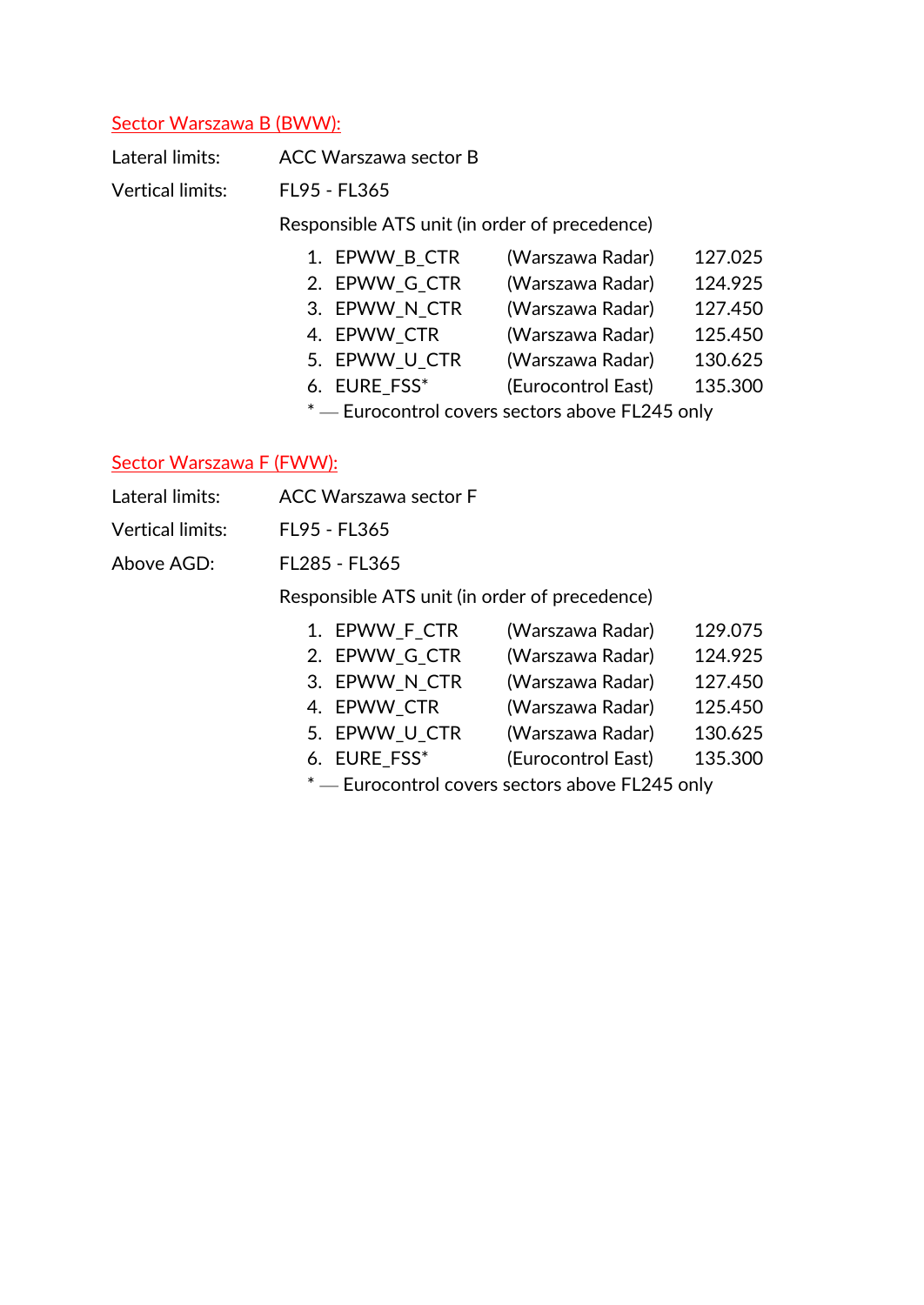### Sector Warszawa B High:

| Lateral limits:                | <b>ACC Warszawa sector R</b>                                                                   |                                                                                                                        |                                                                |  |
|--------------------------------|------------------------------------------------------------------------------------------------|------------------------------------------------------------------------------------------------------------------------|----------------------------------------------------------------|--|
| <b>Vertical limits:</b>        | FL365 - FL660                                                                                  |                                                                                                                        |                                                                |  |
|                                | Responsible ATS unit (in order of precedence)                                                  |                                                                                                                        |                                                                |  |
| <b>Sector Warszawa F High:</b> | 1. EPWW_U_CTR<br>2. EPWW_B_CTR<br>3. EPWW_G_CTR<br>4. EPWW_N_CTR<br>5. EPWW_CTR<br>6. EURE_FSS | (Warszawa Radar)<br>(Warszawa Radar)<br>(Warszawa Radar)<br>(Warszawa Radar)<br>(Warszawa Radar)<br>(Eurocontrol East) | 130.625<br>127.025<br>124.925<br>127.450<br>125.450<br>135.300 |  |
| Lateral limits:                | ACC Warszawa sector Z                                                                          |                                                                                                                        |                                                                |  |
| <b>Vertical limits:</b>        | FL365 - FL660                                                                                  |                                                                                                                        |                                                                |  |
|                                | Responsible ATS unit (in order of precedence)                                                  |                                                                                                                        |                                                                |  |
|                                | 1. EPWW_U_CTR<br>2. EPWW_F_CTR<br>3. EPWW_G_CTR<br>4. EPWW_N_CTR<br>5. EPWW_CTR<br>6. EURE_FSS | (Warszawa Radar)<br>(Warszawa Radar)<br>(Warszawa Radar)<br>(Warszawa Radar)<br>(Warszawa Radar)<br>(Eurocontrol East) | 130.625<br>129.075<br>124.925<br>127.450<br>125.450<br>135.300 |  |

- 
-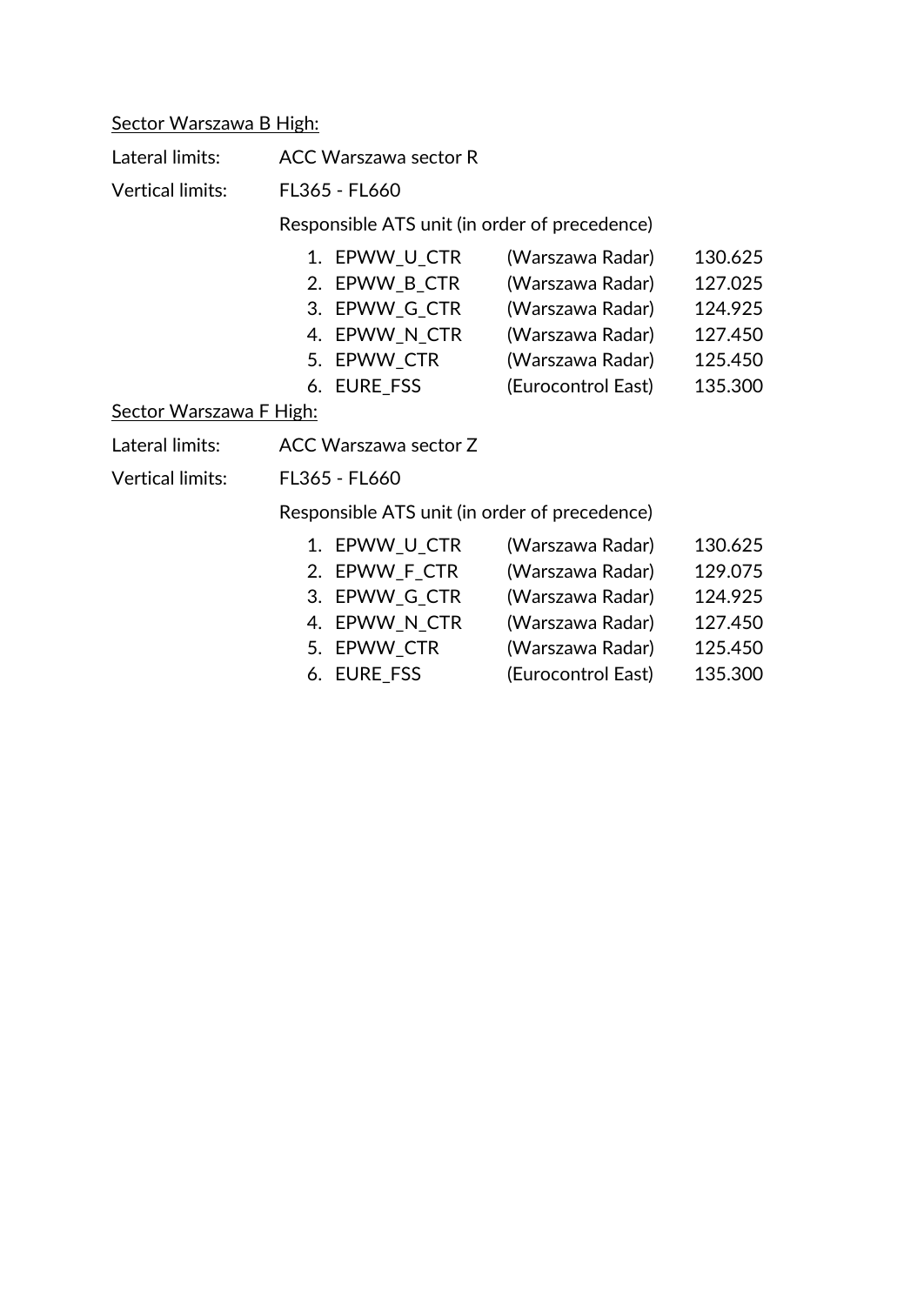### <span id="page-8-0"></span>2.2.3.Sectors Sweden FIR





#### Sector Rönne TWR:

Lateral limits: Rönne TMA

Vertical limits: GND – 4500 ft AMSL

- 1. EKRN\_TWR (Rönne Tower) 118.325
- 2. EKDK\_B\_CTR (Copenhagen Control) 121.375
- 3. EKDK\_V\_CTR (Copenhagen Control) 126.050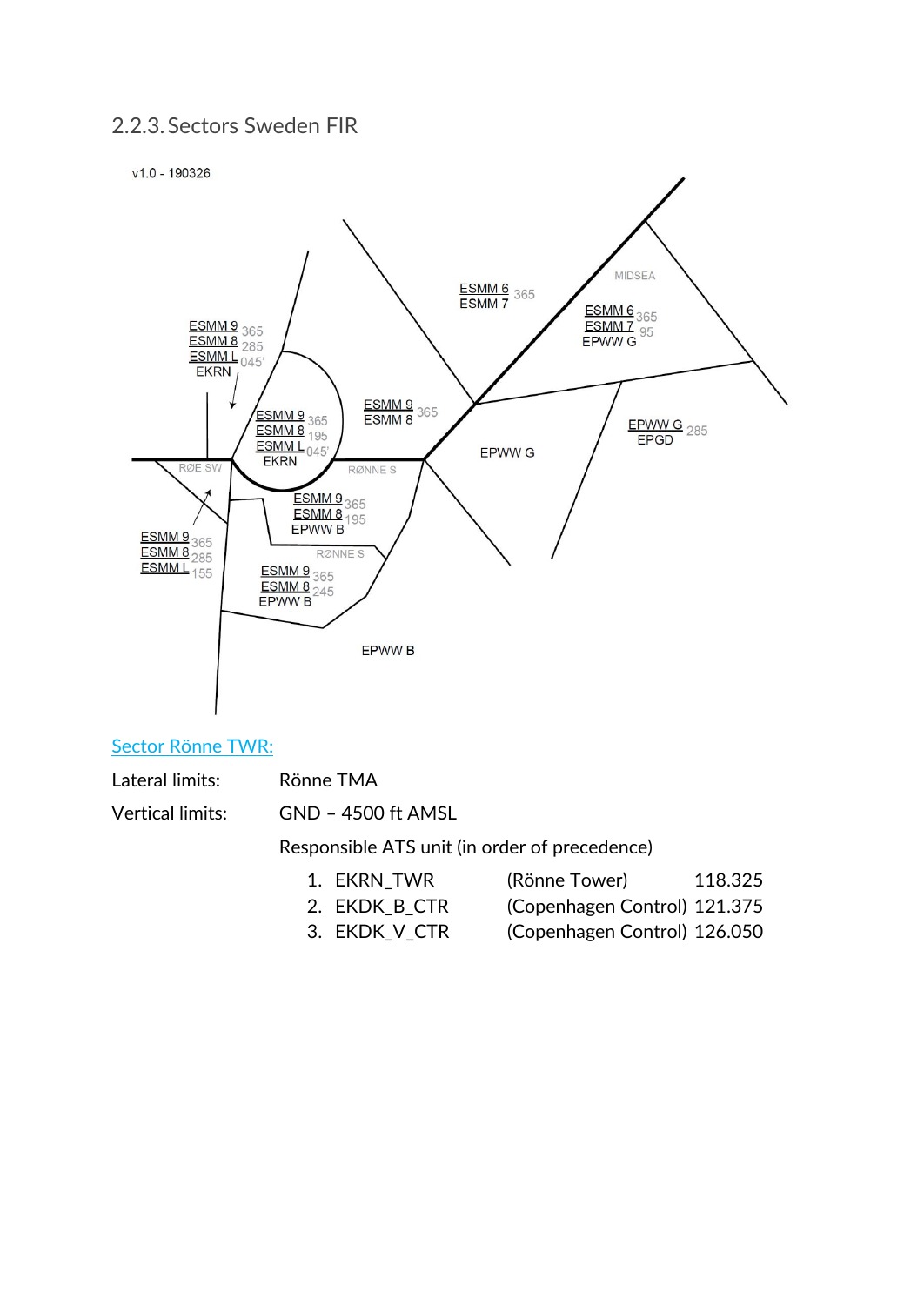#### Sector ESMM L:

| Lateral limits:  | Rönne TMA                                     |                  |         |  |  |
|------------------|-----------------------------------------------|------------------|---------|--|--|
| Vertical limits: | 4500 ft AMSL - FL195                          |                  |         |  |  |
|                  | Responsible ATS unit (in order of precedence) |                  |         |  |  |
|                  | 1. ESMS APP                                   | (Sweden Control) | 134.975 |  |  |
|                  | 2. ESMM_K_CTR                                 | (Sweden Control) | 131.275 |  |  |
|                  | 3. ESMM 8 CTR                                 | (Sweden Control) | 128.175 |  |  |
|                  | 4. ESMM 2 CTR                                 | (Sweden Control) | 127.750 |  |  |
|                  | 5. ESMM 5 CTR                                 | (Sweden Control) | 128.625 |  |  |
|                  | 6. ESMM 7 CTR                                 | (Sweden Control) | 124.150 |  |  |
|                  | 7. ESOS_CTR                                   | (Sweden Control) | 118.400 |  |  |
|                  |                                               |                  |         |  |  |

### Sector ESMM 6:

| Lateral limits: | East of E016.14.00 |
|-----------------|--------------------|
|                 |                    |

Vertical limits: FL365 - UNL

Responsible ATS unit (in order of precedence)

| 1. ESMM_6_CTR | (Sweden Control) | 135.800 |
|---------------|------------------|---------|
| 2. ESMM_3_CTR | (Sweden Control) | 128.050 |
| 3. ESMM_7_CTR | (Sweden Control) | 124.150 |
| 4. ESMM_8_CTR | (Sweden Control) | 128.175 |
| 5. ESMM 2 CTR | (Sweden Control) | 127.750 |
| 6. ESOS_CTR   | (Sweden Control) | 118.400 |

#### Sector ESMM 7:

Lateral limits: East of E016.14.00

#### Vertical limits: GND – FL365

| 1. ESMM 7 CTR | (Sweden Control) | 124.150 |
|---------------|------------------|---------|
| 2. ESMM 6 CTR | (Sweden Control) | 135.800 |
| 3. ESMM 8 CTR | (Sweden Control) | 128.175 |
| 4. ESMM_2_CTR | (Sweden Control) | 127.750 |
| 5. ESOS_CTR   | (Sweden Control) | 118.400 |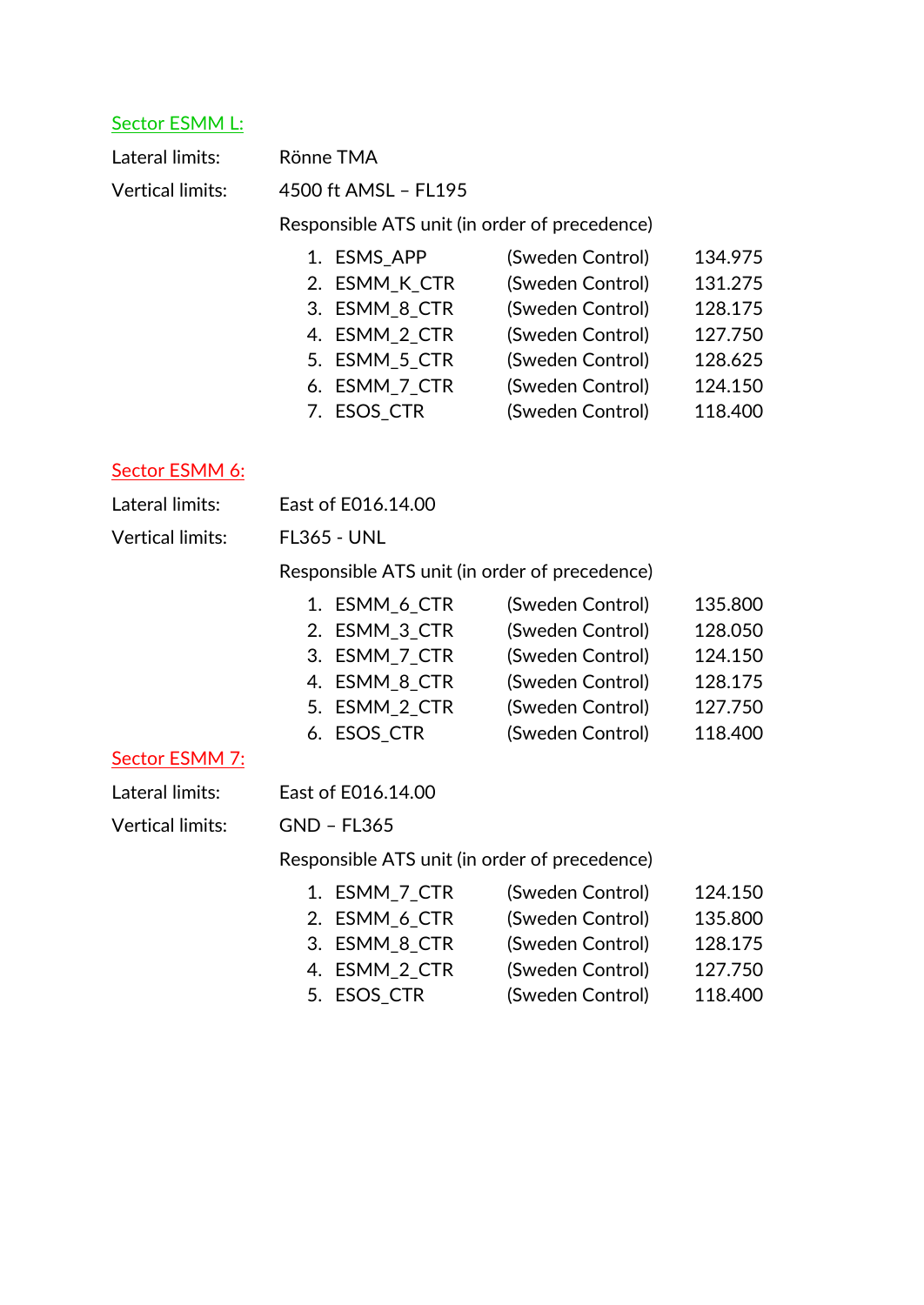### Sector ESMM 8:

| Lateral limits:         | West of E016.14.00                            |                  |         |
|-------------------------|-----------------------------------------------|------------------|---------|
| Vertical limits:        | <b>GND - FL365</b>                            |                  |         |
|                         | Responsible ATS unit (in order of precedence) |                  |         |
|                         | 1. ESMM_8_CTR                                 | (Sweden Control) | 128.175 |
|                         | 2. ESMM_2_CTR                                 | (Sweden Control) | 127.750 |
|                         | 3. ESMM_7_CTR                                 | (Sweden Control) | 124.150 |
|                         | 4. ESMM_5_CTR                                 | (Sweden Control) | 128.625 |
|                         | 5. ESOS_CTR                                   | (Sweden Control) | 118.400 |
| Sector ESMM 9:          |                                               |                  |         |
| Lateral limits:         | West of E016.14.00                            |                  |         |
| <b>Vertical limits:</b> | <b>FL365 - UNL</b>                            |                  |         |
|                         | Responsible ATS unit (in order of precedence) |                  |         |
|                         | 6. ESMM_9_CTR                                 | (Sweden Control) | 135.975 |
|                         | 7. ESMM_3_CTR                                 | (Sweden Control) | 128.050 |
|                         | 8. ESMM_8_CTR                                 | (Sweden Control) | 128.175 |
|                         | 9. ESMM_2_CTR                                 | (Sweden Control) | 127.750 |
|                         | 10.ESMM_7_CTR                                 | (Sweden Control) | 124.150 |
|                         | 11.ESMM 5 CTR                                 | (Sweden Control) | 128.625 |

12.ESOS\_CTR (Sweden Control) 118.400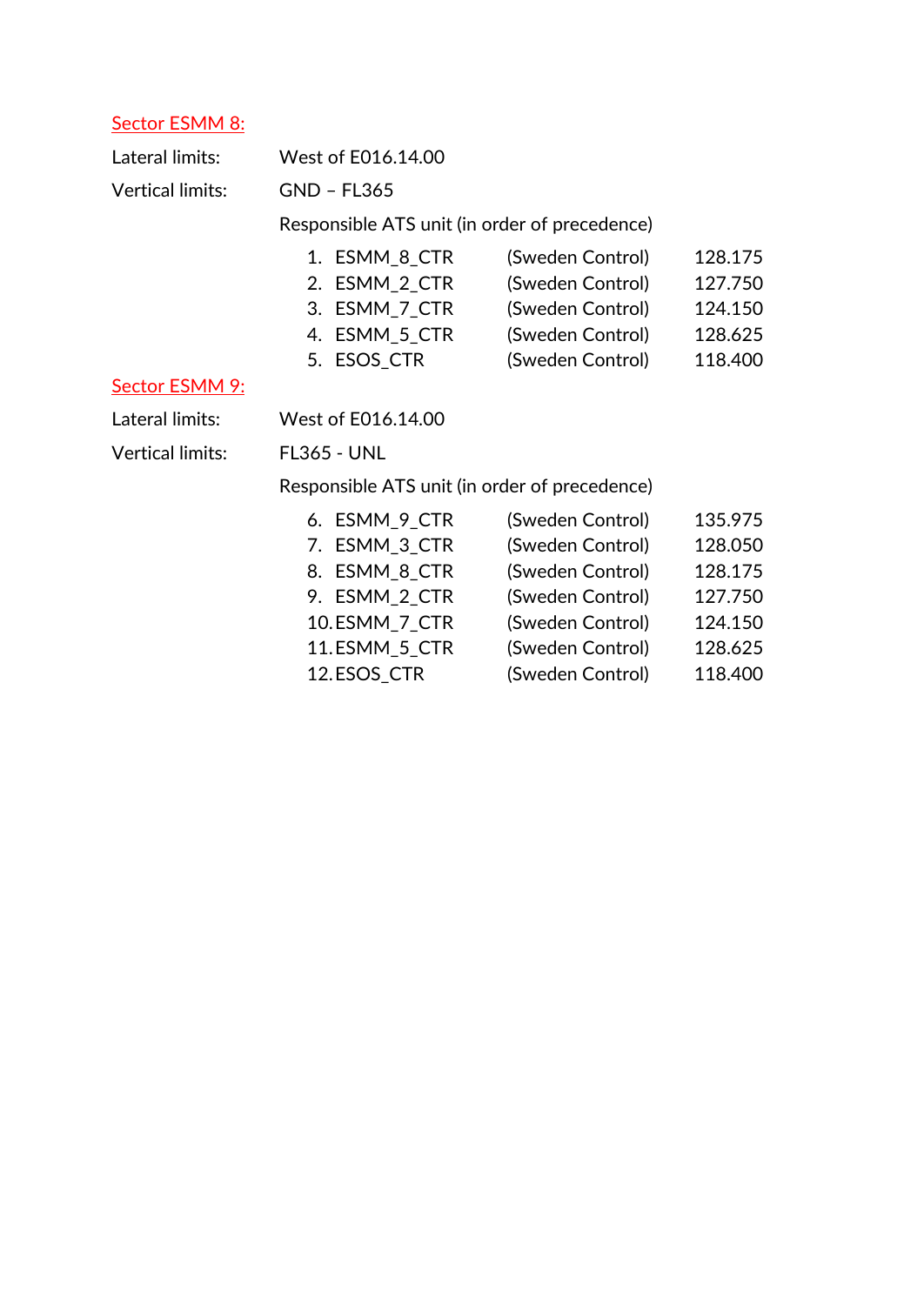# <span id="page-11-0"></span>3. Delegated airspace

### <span id="page-11-1"></span>3.1. Airspace delegated from FIR Warszawa to Sweden FIR

<span id="page-11-2"></span>3.1.1. Delegation of ATS from FIR Warszawa (EPWW) to Malmö AoR (ESMM)

3.1.1.1. Area MIDSEA

| Lateral limits:          | 555100N 0173300E - 551724N 0182353E - |
|--------------------------|---------------------------------------|
|                          | 550801N 0161410E - 555100N 0173300E   |
| Vertical limits:         | FL 95 – FL 460                        |
| Airspace classification: | $\sqrt{ }$                            |

#### 3.1.1.2. Area RÖNNE SOUTH a

| Lateral limits:          | 545500N 0142127E - along SWEDEN FIR border eastward to - |
|--------------------------|----------------------------------------------------------|
|                          | 545500N 0155200E - 544106N 0154309E -                    |
|                          |                                                          |
|                          | 543500N 0151400E - 543500N 0143945E -                    |
|                          | 544600N 0143530E - 544534N 0142012E -                    |
|                          | 545500N 0142127E                                         |
| <b>Vertical limits:</b>  | FL195 - FL460                                            |
| Airspace classification: |                                                          |

#### 3.1.1.2. Area RÖNNE SOUTH b

| 544600N 0143530E - 543500N 0143945E - |
|---------------------------------------|
| 543500N 0151400E - 543509N 0152654E - |
| 543154N 0153312E - 542306N 0152346E - |
| 541545N 0150321E - 542000N 0141650E - |
| 544534N 0142012E - 544600N 0143530E   |
| FL245 - FL460                         |
|                                       |
|                                       |

### <span id="page-11-3"></span>3.2. Airspace delegated from Sweden FIR to FIR Warszawa

Not applicable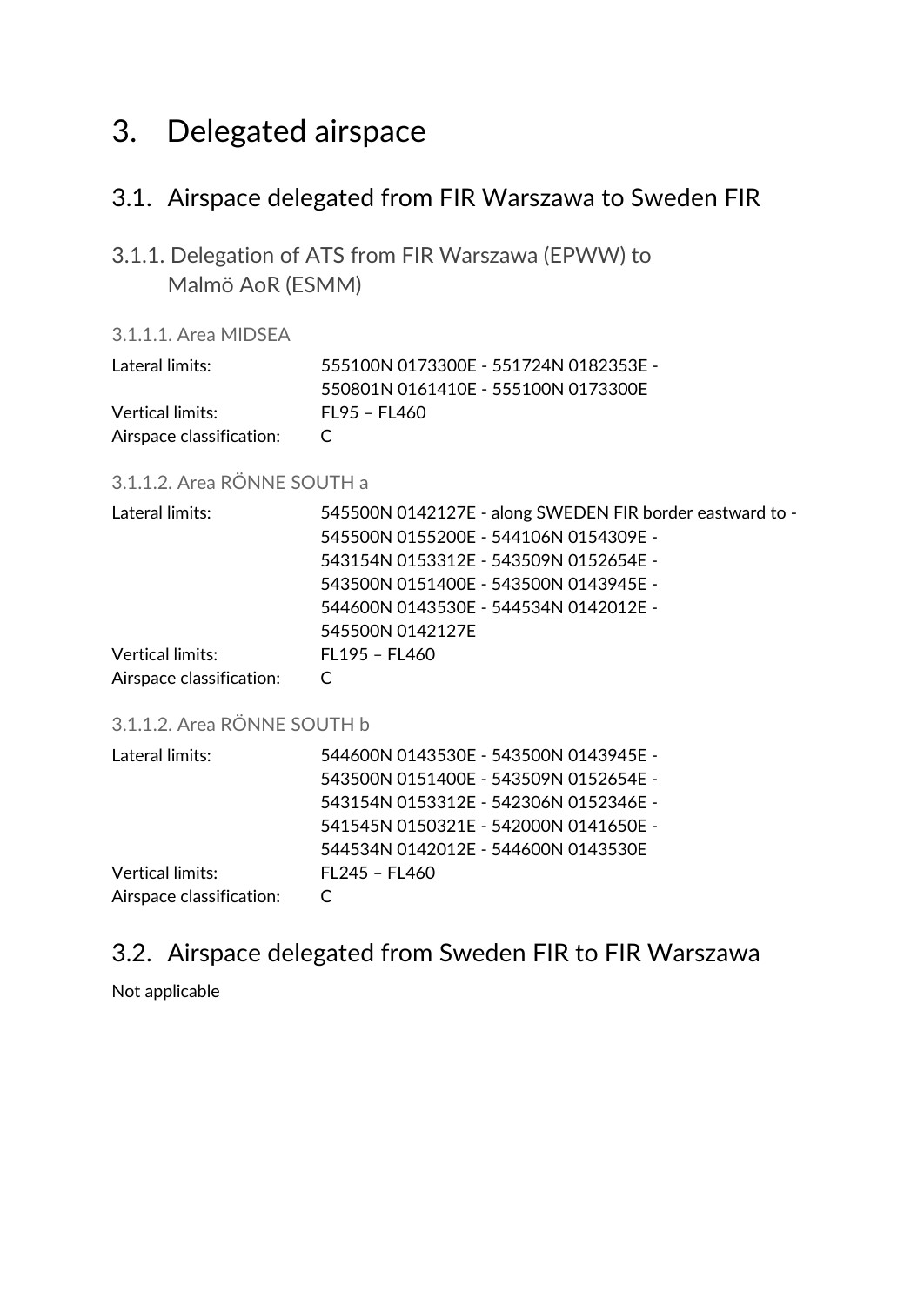# <span id="page-12-0"></span>4. Procedures for Coordination

## 4.1. ATS Routes and Flight Level Allocation

Standard flight level allocation is to be used on all routes.

*Note: Standard flight level allocation (in RVSM airspace) means that aircraft on eastbound routes (magnetic track 360°-179°) are to use odd flight levels and westbound flights (magnetic track 180°-359°) are to use even flight levels.*

## <span id="page-12-1"></span>4.2. Special Procedures

*Note: A "release" is an authorization for the accepting unit to climb, descend or turn (by not more than 45°) a specific aircraft before the transfer of control.*

### <span id="page-12-2"></span>4.2.1. Flights from Sweden FIR to Polish VACC

4.2.1.1. Flights from Malmö AoR (ESMM) to Warsawa FIR/UIR (EPWW)

#### **EPGD arrivals**

ESMM shall clear traffic with destination EPGD via COP MOTAD and RIVDI to FL270 to cross COP or abeam at FL290 or below, or at cruise level if lower. Transfer of communication shall be made to EPGD APP. The traffic is released to EPGD APP for descent and turn with regard to known traffic and activated D-areas.

Traffic with destination EPGD via COP ELPOL and RUMAR, at FL290 or above, is released by ESMM to EPWW for descent and turns 20 NM from AoR boundary with regard to known traffic and activated D-areas.

#### **EPSC arrivals**

Traffic with destination EPSC via COP XELOL will be cleared by ESMM to FL190, or at cruise level if lower, to cross COP or abeam at FL290 or below.

#### **EKCH and ESMS departures**

<span id="page-12-3"></span>EPWW will regard traffic from EKCH and ESMS as climbing to the coordinated flight level.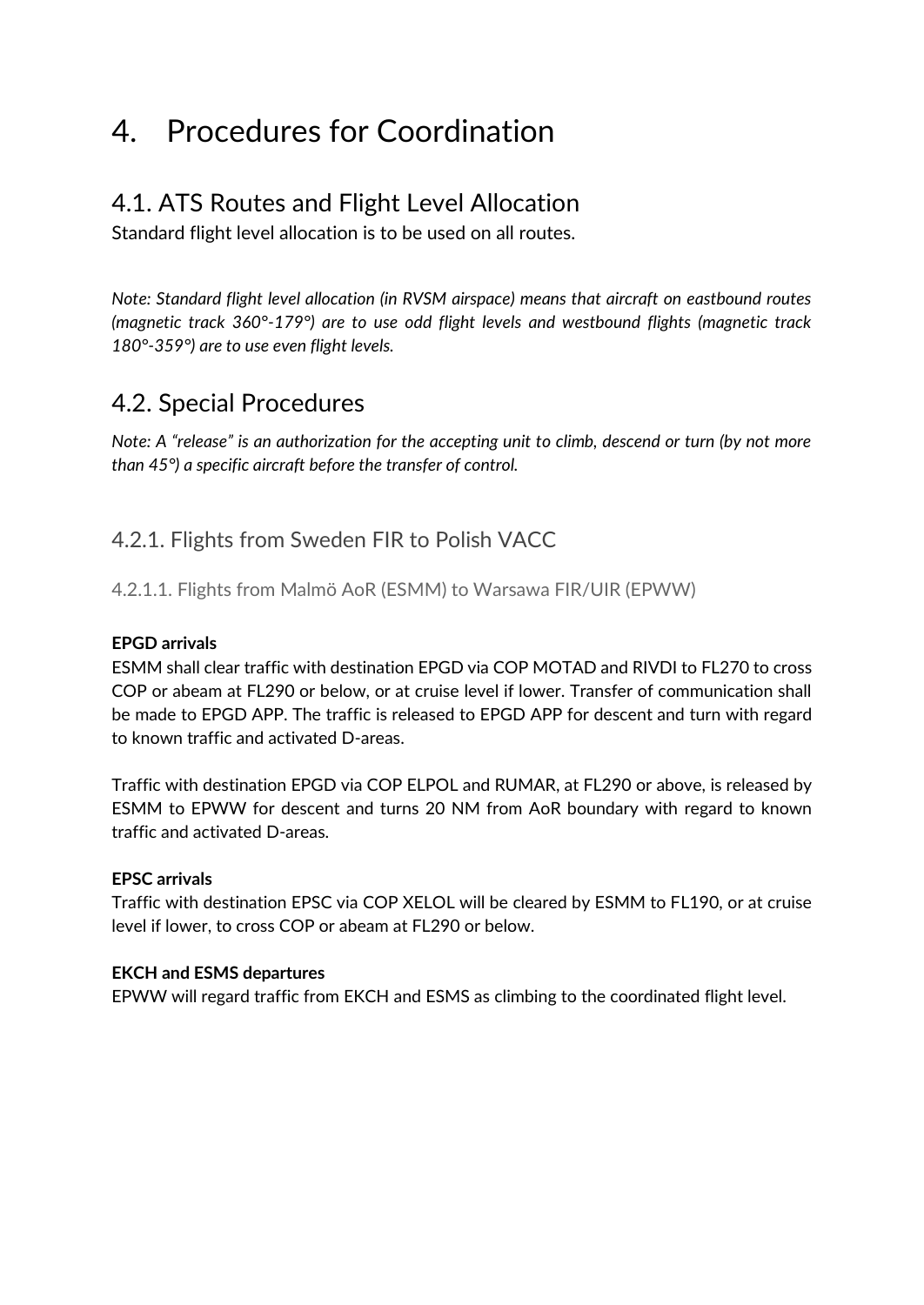### 4.2.2. Flights from Polish VACC to Sweden FIR

#### 4.2.2.1. Flights from Warsawa FIR/UIR (EPWW) to Malmö AoR (ESMM)

#### **EPGD departures**

Departing traffic from EPGD via COP MOTAD shall be cleared to FL260 or cruise level if lower. The traffic is released to ESMM for climb to FL280 and turns with regard to known traffic and activated D-areas. Further climb and turn shall be coordinated with EPWW.

Departing traffic from EPGD via COP DEVEL and RUMAR shall be cleared by EPWW to FL300 or cruise level if lower. This traffic is released to ESMM for climb and turn with regard to known traffic and activated D-areas.

#### **Northbound traffic filed via L617 and M70**

Northbound traffic filed via L617 and M70 shall be regarded as one flow of traffic. Required radar separation shall be constant or increasing measured from KOLOB.

#### **North- and northwestbound traffic**

North- and northwestbound traffic is released to ESMM for turn and traffic with destination EKCH or ESMS for turn and descent 20 NM before the AoR boundary with regard to known traffic and activated D-areas.

Northbound traffic may, by EPWW or EPGD APP, be given clearance direct to the respective waypoint below, without coordination with ESMM, provided that the waypoint is in the FPL route of the aircraft:

<span id="page-13-0"></span>GOSOT, KOLOB, GORPI, LUSID, PENOR, ROE

### 4.3. FRA

4.3.1. Poland

Free Route Airspace (FRA) applies within FIR Warszawa above FL95, excluding TMAs.

#### 4.3.2. Sweden

Free Route Airspace (FRA) applies within Denmark-Sweden Functional Airspace Block (DK-SE FAB) above FL285. Eligible flights shall use the Entry/Exit - points below.

Entry/Exit: AMROR, GORPI, GOSOT, KOLOB, LARMA, LUSID, PENOR, POKEN, RUMAR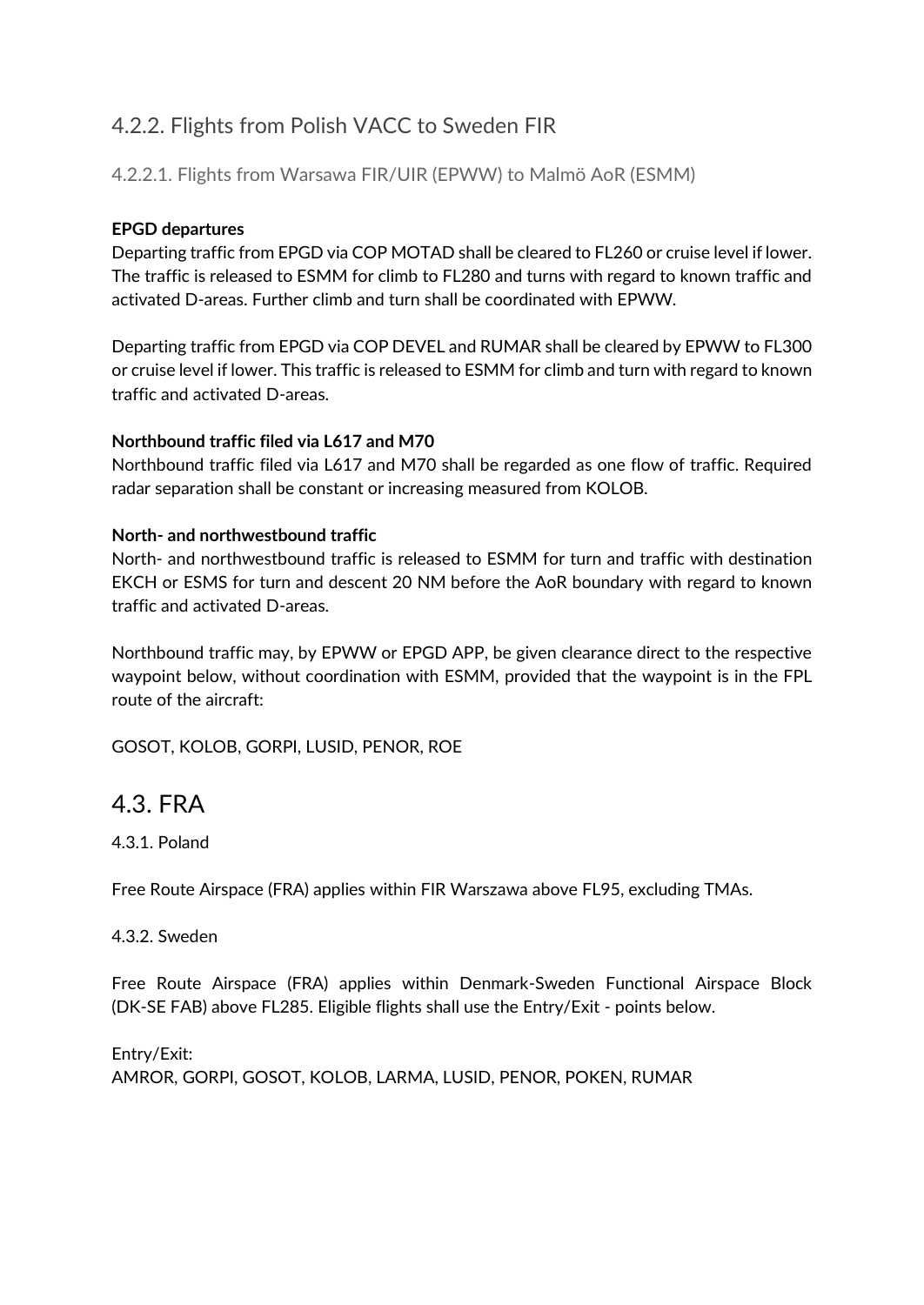## <span id="page-14-0"></span>4.4 . VFR Flights

For controlled VFR flights coordination, transfer of control and transfer of communications shall take place as for IFR flights. Uncontrolled VFR flights shall be transferred to the appropriate sector, if in radio contact.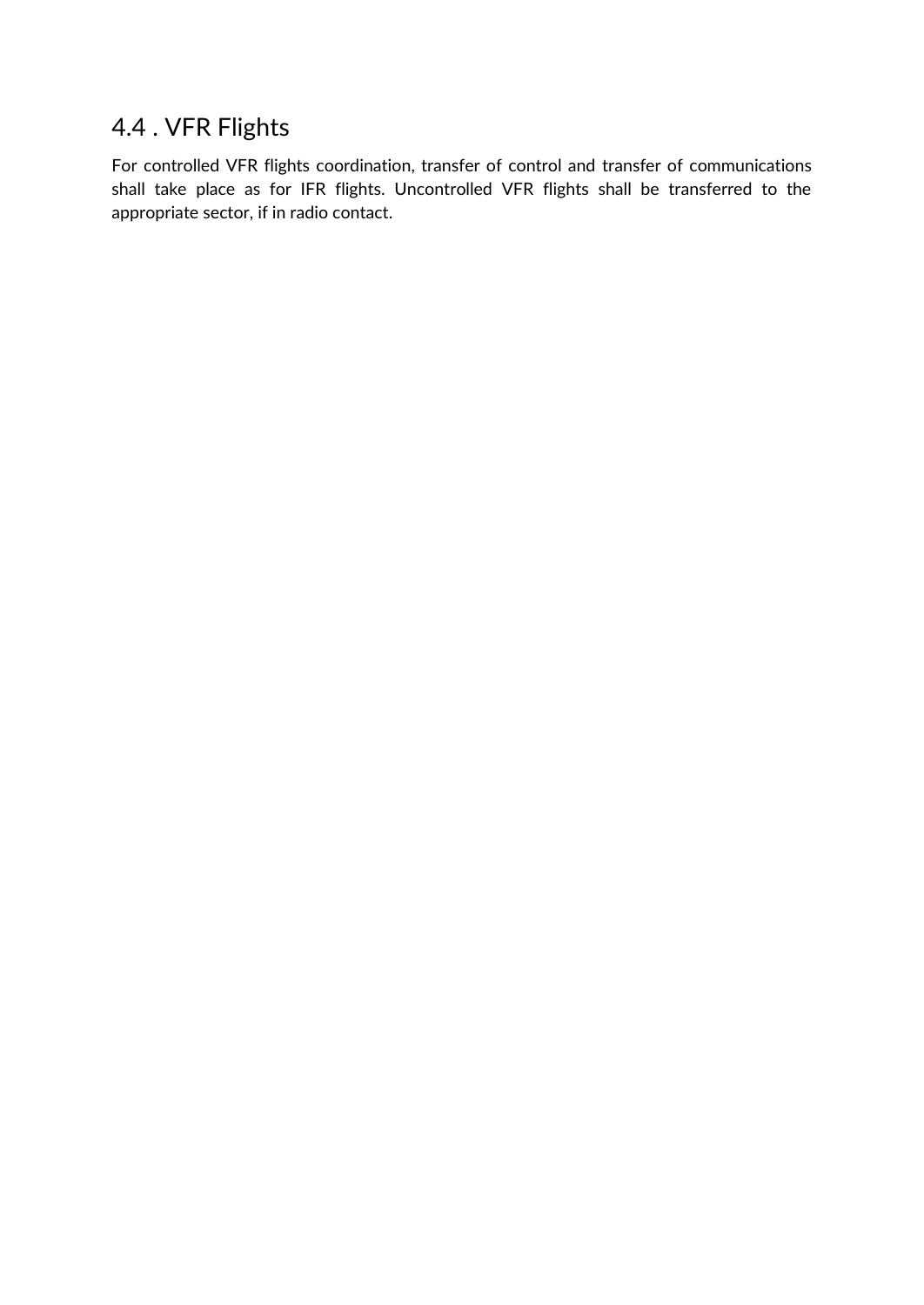# <span id="page-15-0"></span>5. Transfer of Control and Transfer of **Communications**

### <span id="page-15-1"></span>5.1. Transfer of Control

Transfer of Control takes place at the AoR boundary.

# <span id="page-15-2"></span>5.2. Transfer of Communications

<span id="page-15-3"></span>5.2.1 . Flights from Sweden AoR to Polish VACC

5.2.1.1. Flights from Malmö AoR (ESMM) to Warszawa FIR/UIR (EPWW) Transfer of communications shall take place not later than the transfer of control.

<span id="page-15-4"></span>5.2.2. Flights from Polish VACC to Sweden FIR

5.2.2.1. Flights from Warszawa FIR/UIR (EPWW) to Malmö AoR (ESMM) Transfer of communications shall take place not later than 20 NM before the AoR boundary.